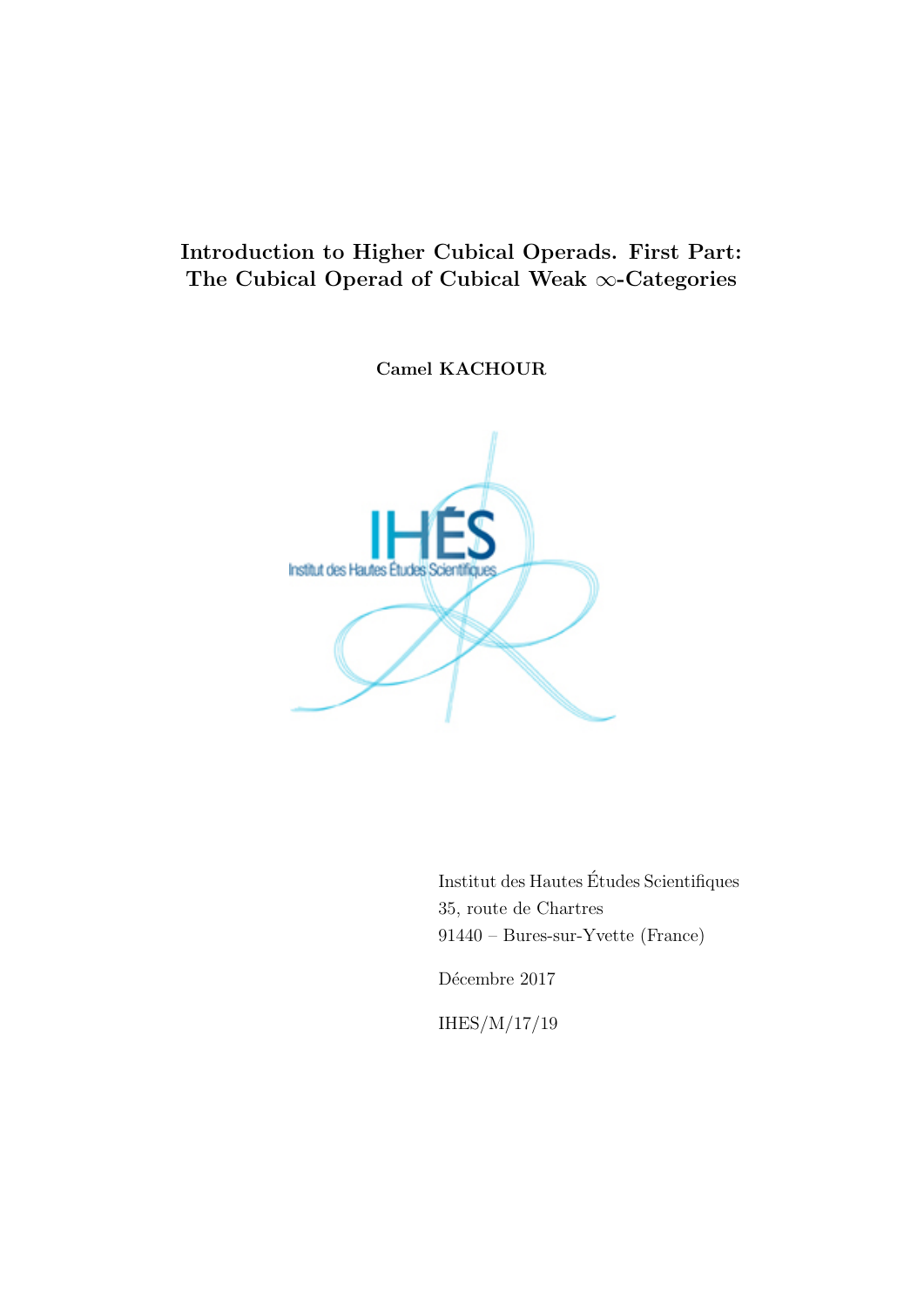# Introduction to Higher Cubical Operads. First Part : The Cubical Operad of Cubical Weak ∞-Categories

Camell Kachour

December 20, 2017

#### Abstract

In this article, divided in two parts, we show how to build main aspects of the article [1] but with the cubical geometry. This first part is devoted to build the contractible  $\mathbb{S}\text{-operad }\mathbb{B}^0_C$  equipped with a cubical  $C^0$ -system, where S is the monad of free strict cubical  $\infty$ -categories on cubical sets. Actions of this monad are on cubical sets with no notions of reflexivities (the classical and the connections) in order to be sure that it is cartesian (see [14]). In our approach, classical reflexivities plus connections, appear in the level of algebras. This operad is free on this  $C<sup>0</sup>$ -system (which itself is a specific cubical pointed S-collection). We exhibit some simple coherences cells of  $\mathbb{B}^0_C$  and show how they provide more richness compare to its globular analogue (see [1]).

Keywords. cubical  $(\infty, n)$ -categories, weak cubical  $\infty$ -groupoids, homotopy types. Mathematics Subject Classification (2010). 18B40,18C15, 18C20, 18G55, 20L99, 55U35, 55P15.

### Contents

| 1 Cubical sets                                                                                                                                                                                               | $\overline{2}$ |
|--------------------------------------------------------------------------------------------------------------------------------------------------------------------------------------------------------------|----------------|
|                                                                                                                                                                                                              |                |
|                                                                                                                                                                                                              |                |
| 2 The category of strict cubical $\infty$ -categories                                                                                                                                                        | - 5            |
|                                                                                                                                                                                                              |                |
|                                                                                                                                                                                                              |                |
| 3 The cubical higher operad of cubical weak $\infty$ -categories<br>$\sim$ 0.000 $\sim$ 0.000 $\sim$ 0.000 $\sim$ 0.000 $\sim$ 0.000 $\sim$ 0.000 $\sim$ 0.000 $\sim$ 0.000 $\sim$ 0.000 $\sim$ 0.000 $\sim$ |                |
|                                                                                                                                                                                                              |                |
|                                                                                                                                                                                                              |                |
|                                                                                                                                                                                                              |                |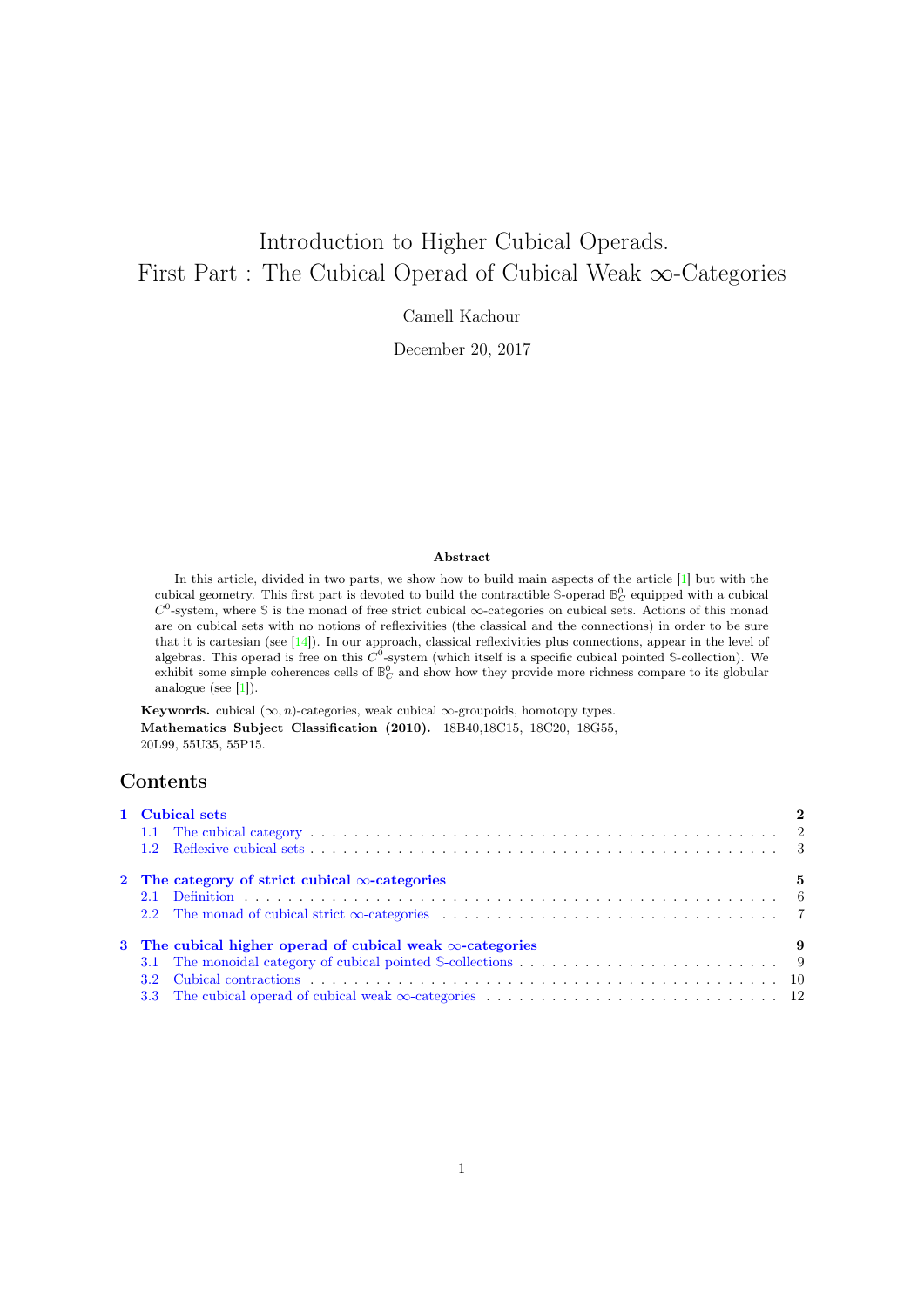## Introduction

In this article, divided in two parts, we show how to build main aspects of the article [1] but with the cubical geometry. This first part is devoted to build the contractible  $\mathbb{S}\text{-operad }\mathbb{B}_C^0$  equipped with a cubical  $C^0$ -system, where **S** is the monad of free strict cubical ∞-categories on cubical sets. Actions of this monad are on cubical sets with no notions of reflexivities (the classical and the connections) in order to be sure that it is cartesian (see [14]). In our approach, classical reflexivities plus connections, appear in the level of algebras. This operad is free on this  $C^0$ -system (which itself is a specific cubical pointed S-collection). We exhibit some simple coherences cells of  $\mathbb{B}_{C}^{0}$  and show how they provide more richness compare to its globular analogue (see [1]). In the second part of this article (see  $[13]$ ), we use it as a fundamental step to associate to any topological space X its fundamental cubical weak  $\infty$ -groupoids  $\Pi_{\infty}(X)$ , and this endows a functor  $Top \xrightarrow{\Pi_{\infty}(-)} \infty$ -CGrp which

has a left adjoint functor  $CN_{\infty}$ . This pair of adjunction  $(CN_{\infty}, \Pi_{\infty}(-))$  should put an equivalence between the homotopy category of homotopy types and the homotopy category of ∞-**CG**rp of cubical weak ∞-groupoids equipped with an adapted Quillen model structure. This was shown to be true but in the context of the Cisinski model structure on the category of cubical sets with connections (see [19]).

Acknowledgement. This work was doing thanks to the beautiful ambiance I got during my two months visiting in the IHES. I especially want to mention Maxim Kontsevich whose questions on my work were deep and push me to clarify a lot of aspects of my work. I want also to mention Pierre Cartier, who patiently, has taken his time to understand my work and who shared with me many of his very deep point of views of Higher Category Theory. During my stay, Vasily Pestun has shared with me some deep questions which relate mathematics and theoretical physics. I was especially impressed by the huge imagination that a physicist can have, starting with simple questions in mathematics, but which answers is highly non-trivial and should open new mathematics, that mathematicians cannot see when "jailed" in mathematics. I cannot also forget my friendly discussions with Thibault Damour ! I want also to point out how Laurent Lafforgue, Fanny Kassel, Emmanuel Ullmo and Elisabeth Jasserand, where all very kind with me. Many other mathematicians or physicists open my eyes on other point of views of science. I want to mention Thiago Araujo (Strings theory), Yang Liu (Non-commutative geometry), and Benjamin Ward (Operads and homology). Last but not least, this work wouldn't exist without my natural interactions with Ross Street and Mark Weber.

# 1 Cubical sets

See also [11] for more references on cubical sets.

#### 1.1 The cubical category

Consider the small category  $\mathbb C$  with integers  $n \in \mathbb N$  as objects. Generators for  $\mathbb C$  are, for all  $n \in \mathbb N$  given by sources  $\underline{n} \longrightarrow \underline{n-1}$  for each  $j \in \{1, ..., n\}$  and targets  $\underline{n} \longrightarrow \underline{n-1}$  for each  $j \in \{1, ..., n\}$  such that for  $1 \leq i \leq j \leq n$  we have the following cubical relations

- (i)  $s_{n-2,i}^{n-1} \circ s_{n-1,j}^n = s_{n-2,j-1}^{n-1} \circ s_{n-1,i}^n$
- (ii)  $s_{n-2,i}^{n-1} \circ t_{n-1,j}^n = t_{n-2,j-1}^{n-1} \circ s_{n-1,i}^n,$ (iii)  $t_{n-2,i}^{n-1} \circ s_{n-1,j}^n = s_{n-2,j-1}^{n-1} \circ t_{n-1,i}^n,$
- 
- (iv)  $t_{n-2,i}^{n-1} \circ t_{n-1,j}^n = t_{n-2,j-1}^{n-1} \circ t_{n-1,i}^n$

These generators plus these relations give the small category **C** called the cubical category that we may represent schematically with the low dimensional diagram :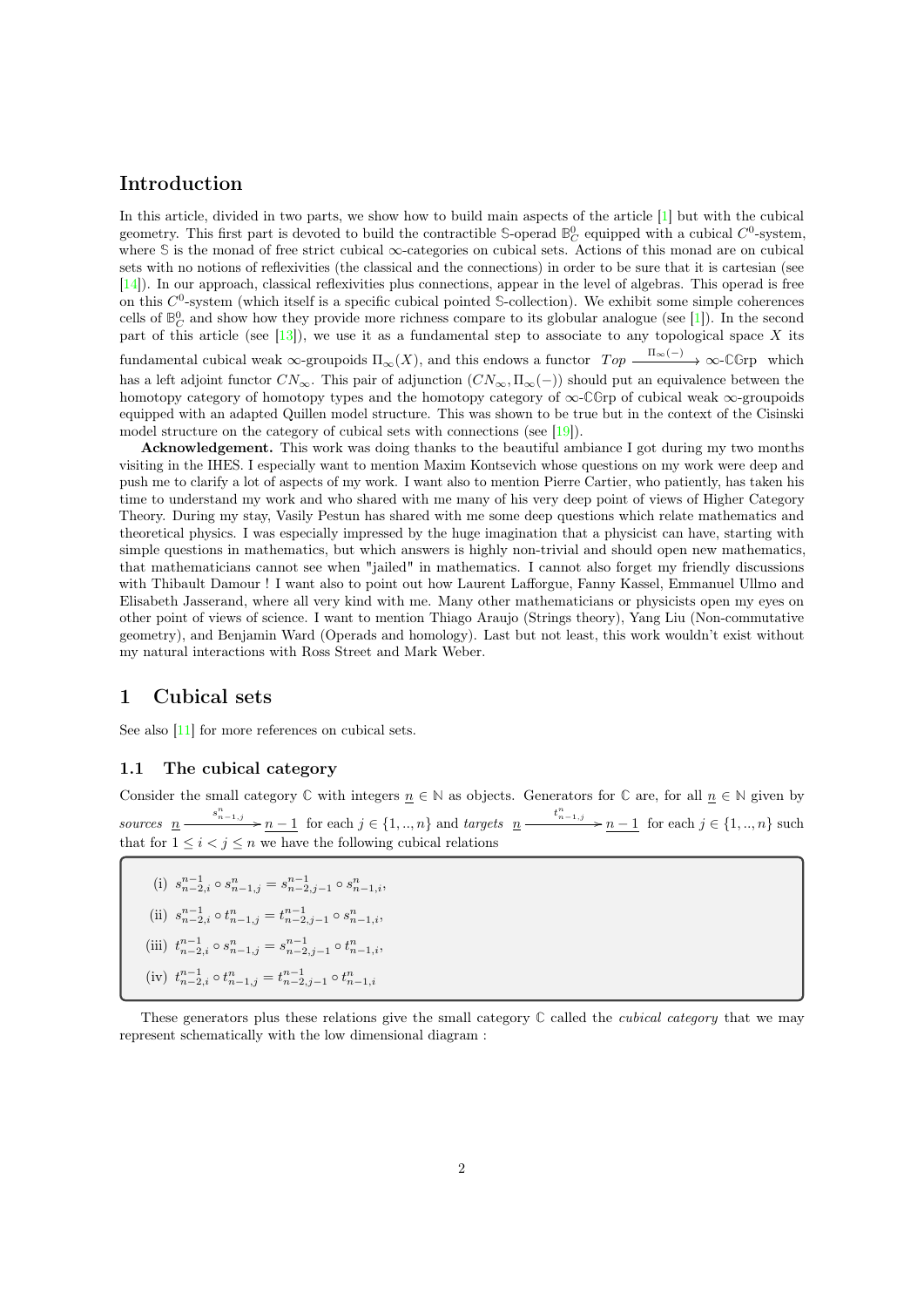$$
\begin{array}{c}\n\begin{array}{c}\n\overrightarrow{s}_{3,4}^{4} \\
\hline\n\overrightarrow{s}_{3,3}^{4} \\
\hline\n\overrightarrow{s}_{3,2}^{4} \\
\hline\n\end{array} & \xrightarrow{\phantom{a}8^{3}_{2,3}} \xrightarrow{\phantom{a}8^{3}_{2,3}} \xrightarrow{\phantom{a}8^{3}_{2,2}} \xrightarrow{\phantom{a}8^{2}_{1,2}} \xrightarrow{\phantom{a}8^{2}_{1,2}} \xrightarrow{\phantom{a}8^{2}_{1,1}} \xrightarrow{\phantom{a}8^{1}_{1,2}} C_{1} \\
\hline\n\overrightarrow{\phantom{a}0}^{t^{4}_{3,1}}_{\phantom{1,1}} & O_{3} \xrightarrow{\phantom{a}1^{3}_{2,1}} C_{2} \xrightarrow{\phantom{a}8^{2}_{1,1}} C_{2} \\
\hline\n\overrightarrow{\phantom{a}0}^{t^{4}_{3,1}}_{\phantom{1,1}} & O_{2} \xrightarrow{\phantom{a}1^{2}_{1,1}} C_{1} \xrightarrow{\phantom{a}8^{1}_{0}} C_{1} \\
\hline\n\overrightarrow{\phantom{a}0}^{t^{4}_{3,2}}_{\phantom{1,1}} & O_{3} \xrightarrow{\phantom{a}1^{3}_{2,2}} C_{2} \xrightarrow{\phantom{a}1^{2}_{2,1}} C_{1} \xrightarrow{\phantom{a}1^{2}_{1,2}} C_{1} \\
\hline\n\overrightarrow{\phantom{a}0}^{t^{4}_{3,2}}_{\phantom{1,1}} & O_{3} \xrightarrow{\phantom{a}1^{2}_{2,2}} C_{2} \xrightarrow{\phantom{a}1^{2}_{1,2}} C_{1} \xrightarrow{\phantom{a}1^{2}_{1,2}} C_{1} \\
\hline\n\overrightarrow{\phantom{a}1}^{t^{4}_{3,2}}_{\phantom{1,1}} & O_{3} \xrightarrow{\phantom{a}1^{2}_{2,1}} C_{2} \xrightarrow{\phantom{a}1^{2}_{1,2}} C_{2} \xrightarrow{\phantom{a}1^{2}_{1,2}} C_{1} \xrightarrow{\phantom{a}1^{2}_{1,2}} C_{1} \\
\hline\n\overrightarrow{\phantom{a}1}^{t^{4}_{3,2}}_{\phantom{1,1}} & O_{3} \xrightarrow{\phantom{a}1^{2}_{2,2}} C_{2} \xrightarrow{\phantom{a}1^{2}_{1,2}}
$$

and this category  $\mathbb C$  gives also the sketch  $\mathcal{E}_S$  of cubical sets used especially in 2.2, ?? and ?? to produce the monads  $\mathcal{S} = (S, \lambda, \mu), \mathcal{W} = (W, \eta, \nu)$  and  $\mathcal{W}^m = (W^m, \eta^m, \nu^m)$  on CSets, which algebras are respectively cubical strict  $\infty$ -categories, cubical weak  $\infty$ -categories and cubical weak  $(\infty, m)$ -categories.

Definition 1 The category of cubical sets **CS**ets is the category of presheaves [**C**; **S**ets]. The terminal cubical set is denoted 1.

Occasionally a cubical set shall be denoted with the notation

$$
\mathcal{C} = (C_n, s_{n-1,j}^n, t_{n-1,j}^n)_{1 \le j \le n, n \in \mathbb{N}}
$$

in case we want to point out its underlying structures.

#### 1.2 Reflexive cubical sets

Reflexivity for cubical sets are of two sorts : one is "classical" in the sense that they are very similar to their globular analogue; thus we shall use the notation  $(1_{n+1,j}^n)_{n \in \mathbb{N}, j \in \{1,\dots,n\}}$  to denote these maps  $C(n) \xrightarrow{\mathbb{1}_{n+1,j}^n} C(n+1)$ which formally behave like globular reflexivity  $([15])$ ; the others are called *connections* and are given by maps  $C(n) \longrightarrow C(n+1)$  where the notation using the greek letter "Gamma" seems to be the usual notation.

However we do prefer to use instead the notation  $C(n) \xrightarrow{1_{n+1,j}^{n,\gamma}} C(n+1)$   $(\gamma \in \{+, -\})$  in order to point out the reflexive nature of connections.

Consider the cubical category  $\mathbb{C}$ . For all  $n \in \mathbb{N}$  we add in it generators  $n-1$   $\frac{1^{n-1}_{n,j}}{n}$  for each  $j \in \{1,..,n\}$ subject to the relations :

- (i)  $1_{n+1,i}^n \circ 1_{n,j}^{n-1} = 1_{n+1,j+1}^n \circ 1_{n,i}^{n-1}$  if  $1 \le i \le j \le n;$
- (ii)  $s_{n-1,i}^n \circ 1_{n,j}^{n-1} = 1_{n-1,j-1}^{n-2} \circ s_{n-2,i}^{n-1}$  if  $1 \le i < j \le n$ ;
- (iii)  $s_{n-1,i}^n \circ 1_{n,j}^{n-1} = 1_{n-1,j}^{n-2} \circ s_{n-2,i-1}^{n-1}$  if  $1 \le j < i \le n;$
- (iv)  $s_{n-1,i}^n \circ 1_{n,j}^{n-1} = id(n-1)$  if  $i = j$ .
- (i)  $1_{n+1,i}^n \circ 1_{n,j}^{n-1} = 1_{n+1,j+1}^n \circ 1_{n,i}^{n-1}$  if  $1 \le i \le j \le n$ ;
- (ii)  $t_{n-1,i}^n \circ 1_{n,j}^{n-1} = 1_{n-1,j-1}^{n-2} \circ t_{n-2,i}^{n-1}$  if  $1 \le i < j \le n$ ;
- (iii)  $t_{n-1,i}^n \circ 1_{n,j}^{n-1} = 1_{n-1,j}^{n-2} \circ t_{n-2,i-1}^{n-1}$  if  $1 \leq j < i \leq n$ ;
- (iv)  $t_{n-1,i}^n \circ 1_{n,j}^{n-1} = id(\underline{n-1})$  if  $i = j$ .

These generators and relations give the small category  $\mathbb{C}_{sr}$  called the *semireflexive cubical category* where a quick look at its underlying semireflexive structure is given by the following diagram :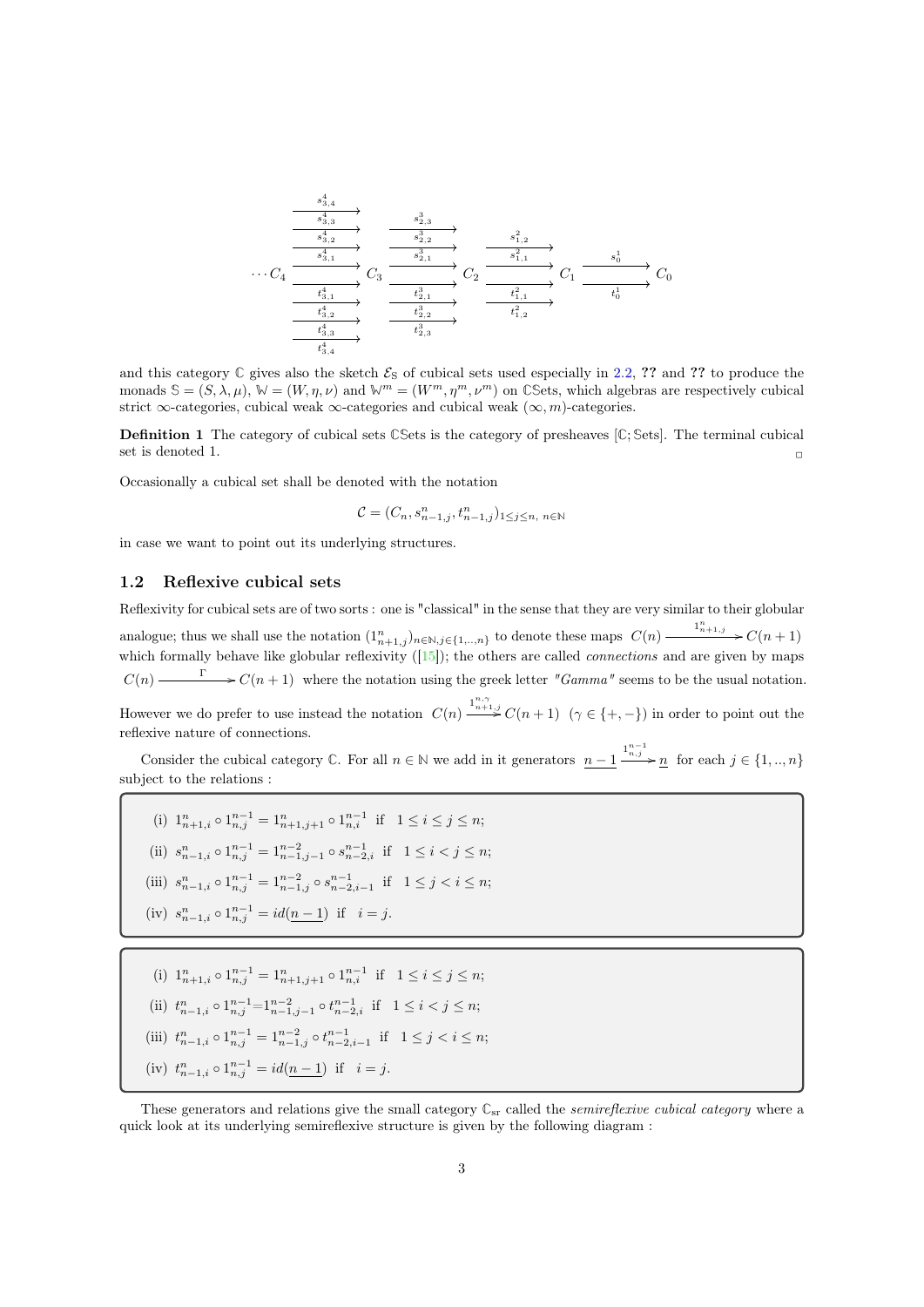$$
C_0 \xrightarrow{\qquad \qquad 1^0_1} C_1 \xrightarrow{\qquad \qquad 1^1_{2,1} \qquad \qquad 1^2_{3,2} \qquad \qquad } C_2 \xrightarrow{\qquad \qquad 1^2_{3,1} \qquad \qquad } C_3 \xrightarrow{\qquad \qquad 1^3_{4,1} \qquad \qquad } C_4 \cdots
$$

**Definition 2** The category of semireflexive cubical sets  $\mathbb{C}_{sr}$  Sets is the category of presheaves [ $\mathbb{C}_{sr}$ ; Sets]. The terminal semireflexive cubical set is denoted  $1_{sr}$   $\Box$ 

Consider the semireflexive cubical category  $\mathbb{C}_{sr}$ . For all integers  $n \geq 1$  we add in it generators  $n-1$   $\frac{1^{n-1,\gamma}}{n,\gamma}$  n for each  $j \in \{1,..,n-1\}$  subject to the relations :

(i) for 
$$
1 \leq j < i \leq n
$$
,  $1^{n,\gamma}_{n+1,i} \circ 1^{n-1,\gamma}_{n,i} = 1^{n,\gamma}_{n+1,j+1} \circ 1^{n-1,\gamma}_{n,i};$ \n(ii) for  $1 \leq i \leq n-1$ ,  $1^{n,\gamma}_{n+1,i} \circ 1^{n-1,\gamma}_{n,i} = 1^{n,\gamma}_{n+1,i+1} \circ 1^{n-1,\gamma}_{n,i};$ \n(iii) for  $1 \leq i, j \leq n$ ,  $\begin{cases} 1^{n,\gamma}_{n+1,i} \circ 1^{n-1}_{n,j} = 1^{n}_{n+1,j+1} \circ 1^{n-1,\gamma}_{n,i} & \text{if } 1 \leq i < j \leq n \\ 1^{n,\gamma}_{n+1,j} \circ 1^{n-1}_{n,j} = 1^{n}_{n+1,j+1} \circ 1^{n-1,\gamma}_{n,i-1} & \text{if } 1 \leq j < i \leq n \end{cases}$ \n(iv) for  $1 \leq j \leq n$ ,  $1^{n,\gamma}_{n+1,j} \circ 1^{n-1}_{n,j} = 1^{n}_{n+1,j} \circ 1^{n-1}_{n,j};$ \n(v) for  $1 \leq i, j \leq n$ ,  $\begin{cases} s^{n}_{n-1,i} \circ 1^{n-1,\gamma}_{n,j} = 1^{n-2,\gamma}_{n-1,i} \circ s^{n-1}_{n-2,i} & \text{if } 1 \leq i < j \leq n-1 \\ 1^{n-2,\gamma}_{n-1,j} \circ s^{n-1}_{n-2,i-1} & \text{if } 2 \leq j+1 < i \leq n \end{cases}$ \nand  $\begin{cases} t^{n}_{n-1,i} \circ 1^{n-1,\gamma}_{n,j} = 1^{n-2,\gamma}_{n-1} \circ t^{n-1}_{n-2,i} & \text{if } 1 \leq i < j \leq n-1 \\ 1^{n-2,\gamma}_{n-1,j} \circ s^{n-1}_{n-2,i-1} & \text{if } 2 \leq j+1 < i \leq n \end{cases}$ \n(vi) for

These generators and relations give the small category  $\mathbb{C}_r$  called the *reflexive cubical category* and in it, connections have the following shape :



Definition 3 The category of reflexive cubical sets **C**r**S**ets is the category of presheaves [**C**r; **S**ets]. The terminal reflexive cubical set is denoted  $1_{\rm r}$   $\hfill \Box$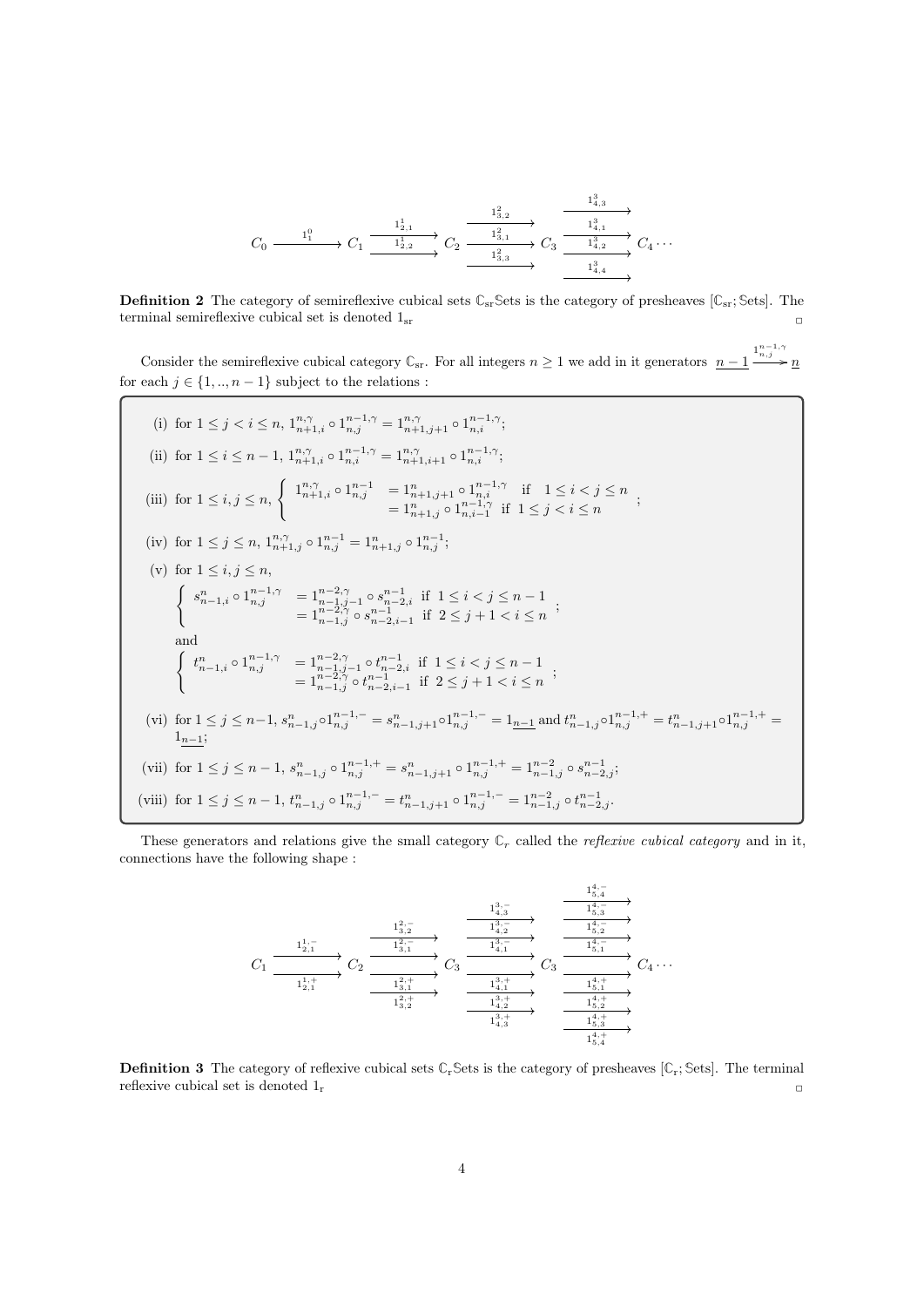## 2 The category of strict cubical  $\infty$ -categories

Cubical strict  $\infty$ -categories have been studied in [2, 21].

In [2] the authors proved that the category of cubical strict ∞-categories with cubical strict ∞-functors as morphisms is equivalent to the category of globular strict ∞-categories with globular strict ∞-functors as morphisms. Consider a cubical reflexive set

$$
(C,(\mathbf{1}_{n+1,j}^n)_{n\in\mathbb{N},j\in[\![1,n+1]\!]},(\mathbf{1}_{n+1,j}^{n,\gamma})_{n\geq 1,j\in[\![1,n]\!]})
$$

equipped with partial operations  $\{ \circ_j^n \}_{n \geq 1, j \in [\![ 1,n ]\!]}$  where if  $a, b \in C(n)$  then  $a \circ_j^n b$  is defined for  $j \in \{1, ..., n\}$  if  $s_j^n(b) = t_j^n(a)$ . We also require these operations to follow the following axioms of positions :

(i) For 
$$
1 \leq j \leq n
$$
 we have :  $s_{n-1,j}^n(a \circ_j^n b) = s_{n-1,j}^n(a)$  and  $t_{n-1,j}^n(a \circ_j^n b) = t_{n-1,j}^n(a)$ ,  
\n(ii)  $s_{n-1,i}^n(a \circ_j^n b) = \begin{cases} s_{n-1,i}^n(a) \circ_{j-1}^{n-1} s_{n-1,i}^n(b) \text{ if } 1 \leq i < j \leq n \\ s_{n-1,i}^n(a) \circ_j^{n-1} s_{n-1,i}^n(b) \text{ if } 1 \leq j < i \leq n \end{cases}$   
\n(iii)  $t_{n-1,i}^n(a \circ_j^n b) = \begin{cases} t_{n-1,i}^n(a) \circ_{j-1}^{n-1} t_{n-1,i}^n(b) \text{ if } 1 \leq i < j \leq n \\ t_{n-1,i}^n(a) \circ_j^{n-1} t_{n-1,i}^n(b) \text{ if } 1 \leq j < i \leq n \end{cases}$ 

The following sketch  $\mathcal{E}_M$  of axioms of positions as above shall be used in 2.2 to justify the existence of the monad on **CS**ets of cubical strict ∞-categories. It is important to notice that the sketch just below has only one generation which means that diagrams and cones involved in it are not build with previous data of other diagrams and cones.

• For  $1 \leq i < j \leq n$  we consider the following two cones :

$$
M_{n} \underset{M_{n-1,j}}{\times} M_{n} \xrightarrow{\pi_{1,j}^{n}} M_{n} \longrightarrow M_{n} \qquad M_{n-1} \underset{M_{n-2,j-1}}{\times} M_{n-1} \xrightarrow{\pi_{1,j-1}^{n-1}} M_{n-1}
$$
  
\n
$$
\pi_{0,j}^{n} \downarrow \qquad \qquad \downarrow s_{n-1,j}^{n}
$$
  
\n
$$
M_{n} \xrightarrow{\pi_{0,j}^{n}} M_{n-1} \qquad \qquad \uparrow s_{n-1,j}^{n-1}
$$
  
\n
$$
M_{n-1} \xrightarrow{\pi_{0,j-1}^{n-1}} M_{n-2}
$$
  
\n
$$
M_{n-1} \xrightarrow{\pi_{n-1,j}^{n-1}} M_{n-2}
$$

and the following commutative diagram (definition of  $s_{n-1,i}^n \underset{j,j-1}{\times} s_{n-1,i}^n$ )



which gives the following commutative diagram

$$
M_n \underset{M_{n-1,j}}{\times} M_n \xrightarrow{s_{n-1,i}^n, \times s_{n-1,i}^n} M_{n-1} \underset{M_{n-2,j-1}}{\times} M_{n-1}
$$
  
\n
$$
\star_j^n \downarrow \underset{M_n}{\times} \underset{s_{n-1,i}^n}{\times} M_{n-1}
$$

• For  $1 \leq j < i \leq n$  we consider the following two cones :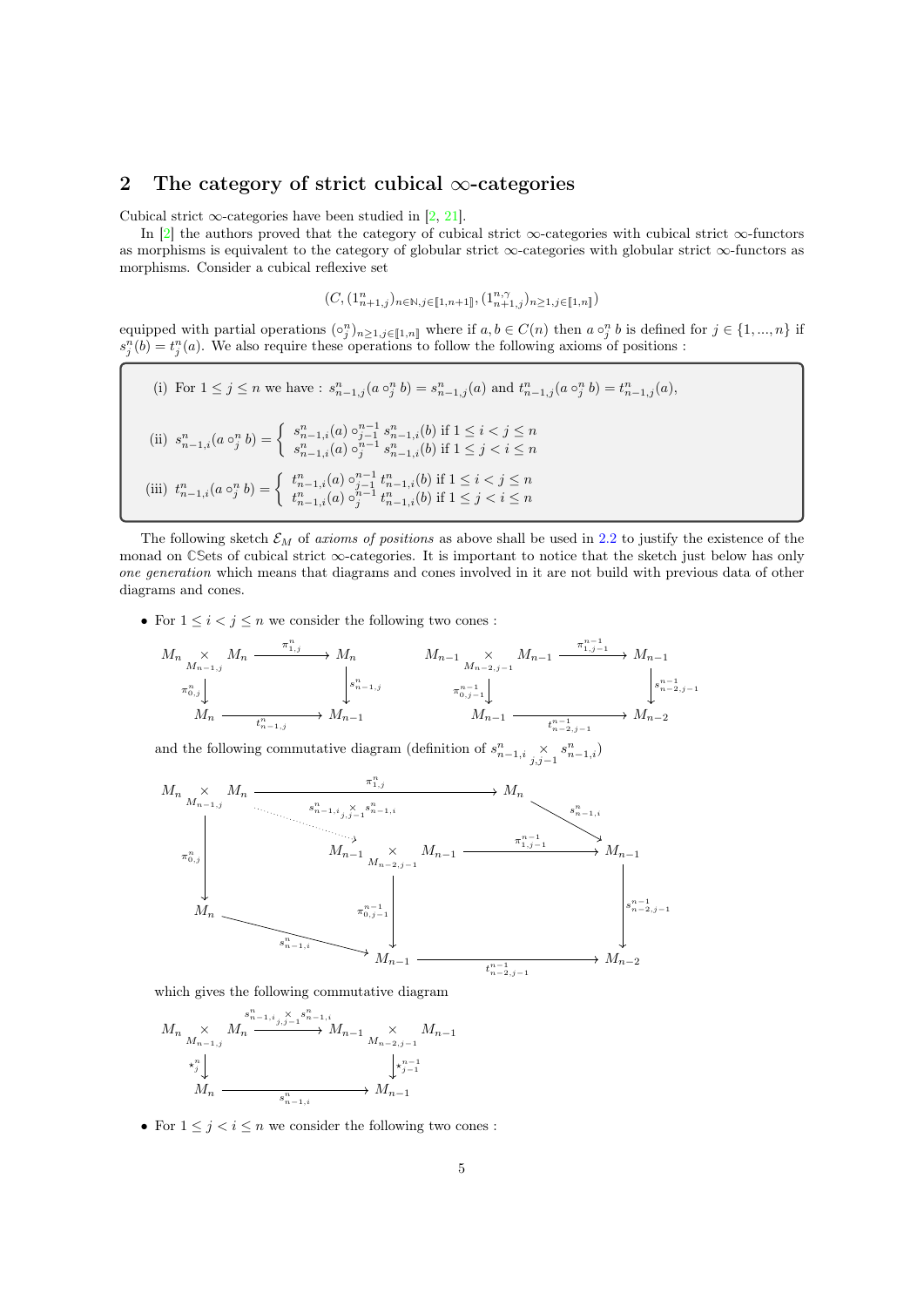$$
M_{n} \xrightarrow[M_{n-1,j} M_{n} \xrightarrow{\pi_{1,j}^{n}} M_{n} \longrightarrow M_{n} \qquad M_{n-1} \xrightarrow[M_{n-2,j} M_{n-1} \xrightarrow{\pi_{1,j}^{n-1}} M_{n-1} \xrightarrow[M_{n-2,j} M_{n-1} \xrightarrow{\pi_{0,j}^{n-1}} \downarrow M_{n} \xrightarrow{\pi_{0,j}^{n-1}} M_{n-1} \longrightarrow M_{n-1} \xrightarrow[M_{n-1} \xrightarrow[M_{n-1,j} M_{n-1} \xrightarrow{\pi_{n-1,j}^{n-1}} M_{n-2} \xrightarrow{\pi_{n-1,j}^{n-1}} M_{n-2} \longrightarrow M_{n-2}
$$

and the following commutative diagram (definition of  $s_{n-1,i}^n \times s_{n-1,i}^n$ )



The previous datas gives the following commutative diagram of axioms

$$
M_n \underset{M_{n-1}}{\times} M_n \xrightarrow{s_{n-1,i}^n \times s_{n-1,i}^n} M_{n-1} \underset{M_{n-2}}{\times} M_{n-1}
$$
  
\n
$$
\star_j^n \downarrow \qquad \qquad \downarrow \star_j^{n-1}
$$
  
\n
$$
M_n \xrightarrow{s_{n-1,i}^n} M_{n-1}
$$

and for  $1 \leq j \leq n$  we have the following commutative diagram of axioms  $M_n \times M$  $\sim M$  $\pi_1$ 

$$
\begin{array}{ccc}\n\stackrel{\wedge}{\stackrel{\wedge}{M_{n-1}}} & \stackrel{\wedge}{\stackrel{\wedge}{M_n}} & & \\
\downarrow^n & & & \\
M_n & & & \\
\hline\n& & & & \\
M_n & & & \\
\end{array}
$$

which actually complete the description of  $\mathcal{E}_M$ 

Definition 4 Cubical reflexive ∞-magmas are cubical reflexive set equipped with partial operations like just above which follow axioms of positions. A morphism between two cubical reflexive ∞-magmas is a morphism of their underlying cubical reflexive sets. The category of cubical reflexive ∞-magmas is noted ∞-**CM**ag<sup>r</sup>

Remark 1 Cubical ∞-magmas are poorer structure : they are cubical sets equipped with partial operations like above with these axioms of positions. A morphism between two cubical ∞-magmas is a morphism of their underlying cubical sets.The category of cubical ∞-magmas is noted ∞-**CM**ag 
<sub>□</sub>

### 2.1 Definition

Strict cubical ∞-categories are cubical reflexive ∞-magmas such that partials operations are associative and also we require the following axioms :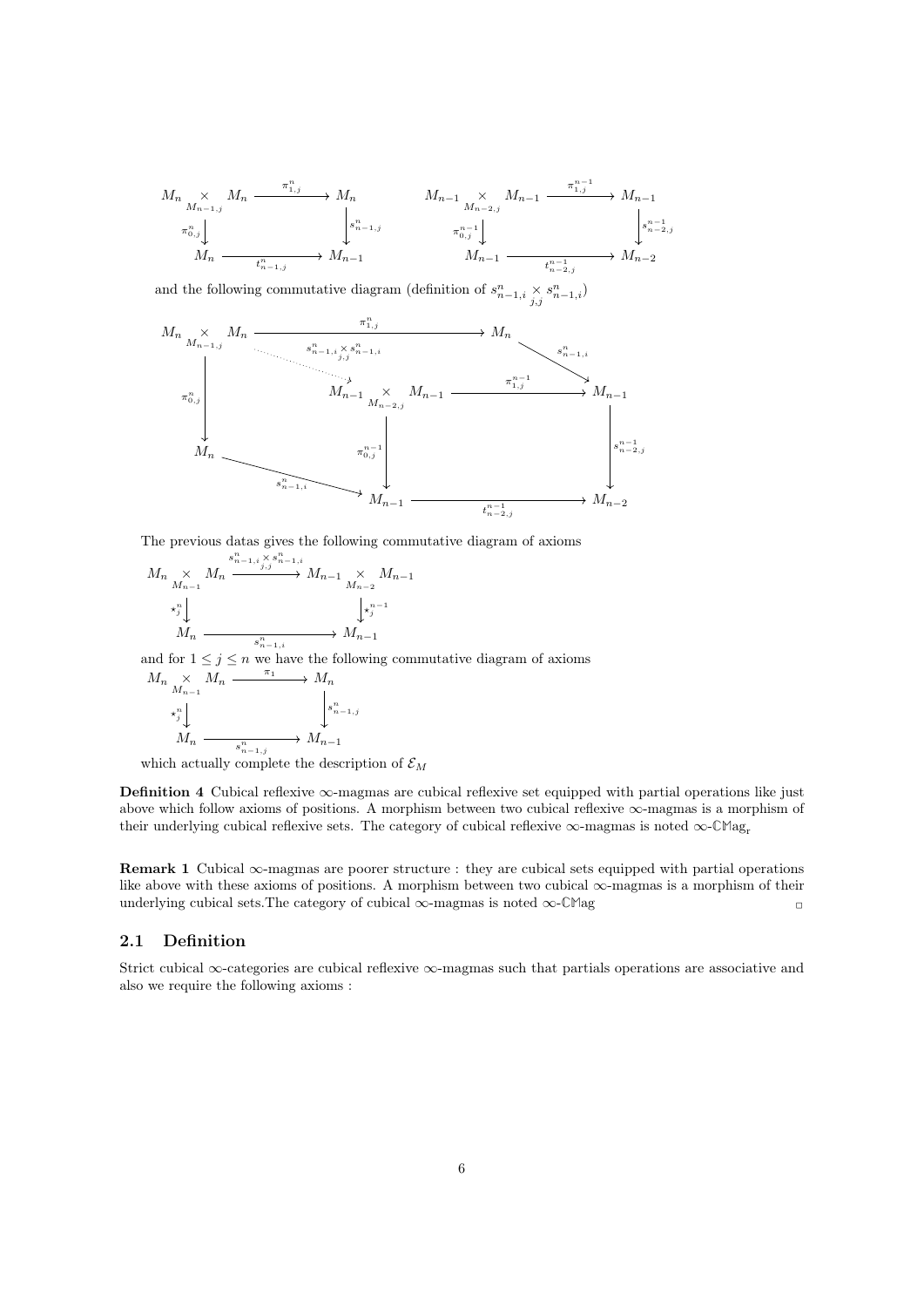(i) The interchange laws :  $(a \circ_i^n b) \circ_j^n (c \circ_i^n d) = (a \circ_j^n c) \circ_i^n (b \circ_j^n d)$  whenever both sides are defined

- (ii)  $1_{n+1,i}^n (a \circ_j^n b) = 1_{n+1,i}^n (a) \circ_{j+1}^{n+1} 1_{n+1,i}^n (b)$  if  $1 \le i \le j \le n$  $1_{n+1,i}^n (a \circ_j^n b) = 1_{n+1,i}^n (a) \circ_j^{n+1} 1_{n+1,i}^n (b)$  if  $1 \leq j < i \leq n+1$
- (iii)  $1_{n+1,i}^{n,\gamma}(a \circ_j^n b) = 1_{n+1,i}^{n,\gamma}(a) \circ_{j+1}^{n+1} 1_{n+1,i}^{n,\gamma}(b)$  if  $1 \le i < j \le n$  $1^{n,\gamma}_{n+1,i}(a\circ_j^n b) = 1^{n,\gamma}_{n+1,i}(a)\circ_j^{n+1} 1^{n,\gamma}_{n+1,i}(b)$  if  $1 \leq j < i \leq n$
- (iv) First transport laws : for  $1 \leq j \leq n$

$$
1^{n,+}_{n+1,j}(a\circ_j^n b) = \begin{bmatrix} 1^{n,+}_{n+1,j}(a) & 1^{n}_{n+1,j}(a) \\ 1^{n}_{n+1,j+1}(a) & 1^{n,+}_{n+1,j}(b) \end{bmatrix}
$$

(v) Second transport laws : for  $1 \leq j \leq n$ 

$$
1^{n,-}_{n+1,j}(a\circ_j^n b) = \begin{bmatrix} 1^{n,-}_{n+1,j}(a) & 1^{n}_{n+1,j+1}(b) \\ 1^{n}_{n+1,j}(b) & 1^{n,-}_{n+1,j}(b) \end{bmatrix}
$$

(vi) for  $1 \leq j \leq n$ ,  $1^{n,+}_{n+1,i}(x) \circ_i^{n+1} 1^{n,-}_{n+1,i}(x) = 1^{n}_{n+1,i+1}(x)$  and  $1^{n,+}_{n+1,i}(x) \circ_{i+1}^{n+1} 1^{n,-}_{n+1,i}(x) = 1^{n}_{n+1,i}(x)$ 

The category ∞-**CC**AT of strict cubical ∞-categories is the full subcategory of ∞-**CM**ag<sup>r</sup> spanned by strict cubical ∞-categories. A morphism in ∞-**CC**AT is called a strict cubical ∞-functor. We study it more specifically in ?? with the perspective to weakened it and to obtain cubical model of weak  $\infty$ -functors.

#### 2.2 The monad of cubical strict  $\infty$ -categories

In this section we describe cubical strict ∞-categories as algebras for a monad on **CS**ets. We hope it to be a specific ingredient to compare globular strict  $\infty$ -categories with cubical strict  $\infty$ -categories

Consider the forgetful functor :  $\infty$ -CCAT  $\frac{U}{\sqrt{C}}$  Sets which associate to any strict cubical  $\infty$ category its underlying cubical set and which associate to any strict cubical ∞-functor its underlying morphism of cubical sets.

**Proposition 1** The functor U is right adjoint  $\Box$ 

Its left adjoint is denoted F

PROOF We are going to use Sketch Theory as explain in  $[8]$ : Actually it is not difficult to see that the category ∞-**CC**AT and the category **CS**ets are both projectively sketchable. Let us denote by E<sup>C</sup> the sketch of ∞-**CC**AT and  $\mathcal{E}_S$  the sketch of CSets. Main parts of  $\mathcal{E}_C$  are described just below and we see that  $\mathcal{E}_C$  contains  $\mathcal{E}_S$ , and that this inclusion induces a forgetful functor  $\infty$ -CCAT  $\frac{U}{\sqrt{C}}$  CSets which has a left adjunction thanks to the sheafification theorem of Foltz [10]. Now we have the commutative diagram



which shows that  $U$  is right adjoint.

The description of  $\mathcal{E}_{\text{C}}$  started with the description of  $\mathcal{E}_{\text{M}}$  in 2. We carry on to it in describing the sketch behind the interchange laws, which shall complete main parts of  $\mathcal{E}_{\text{C}}$ :

 $\bullet\,$  In the first generation of  $\mathcal{E}_{\rm C}$  we start with three cones :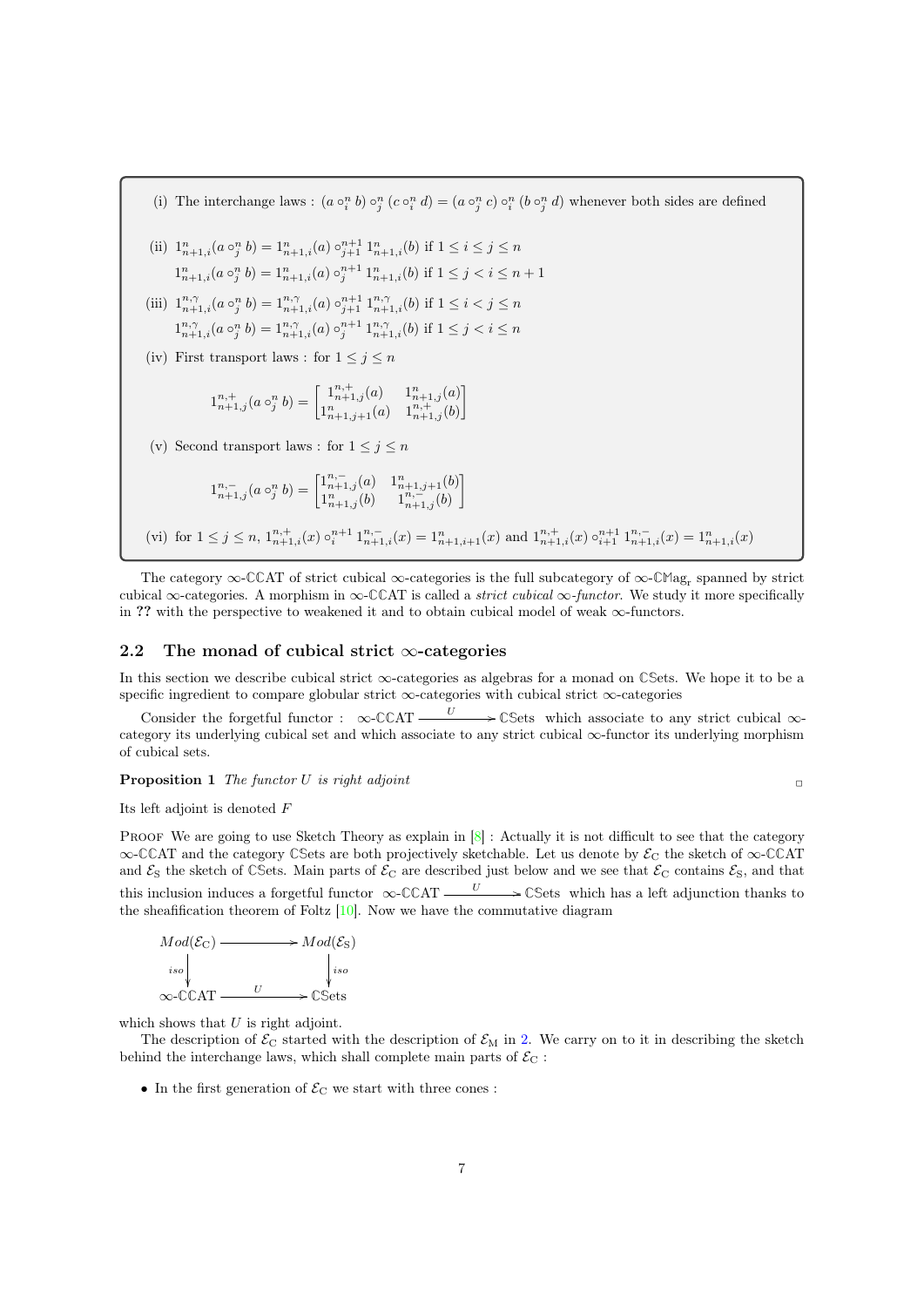

 $\bullet\,$  Then we consider the following commutative diagrams :







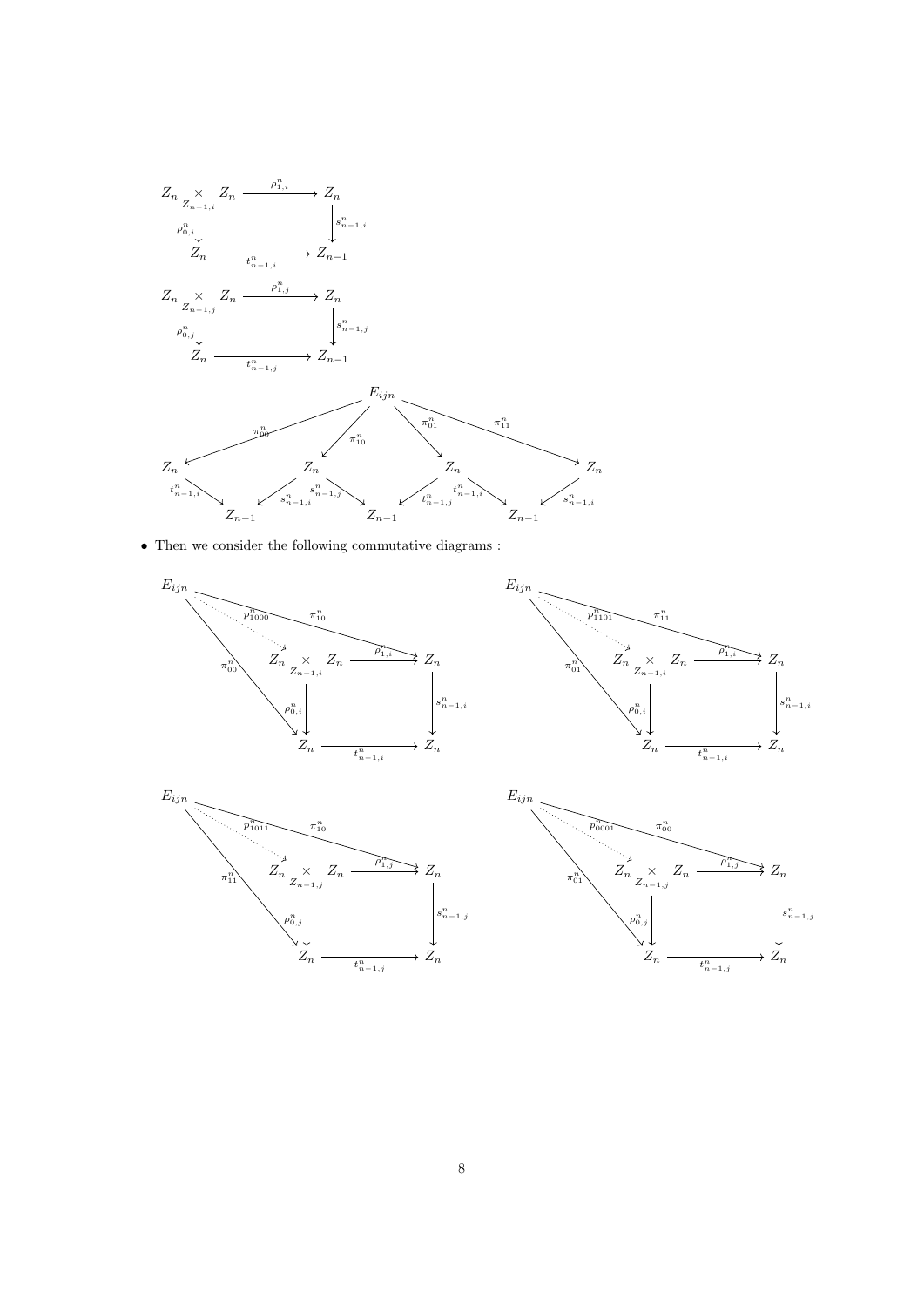• We consider then (still in the first generation) the following two commutative diagrams :



П

• Finally we consider the following commutative diagram of interchange laws



The monad of strict cubical  $\infty$ -categories on cubical sets is denoted  $\mathcal{S} = (S, \lambda, \mu)$ . Here  $\lambda$  is the unit map of S:  $1_{\text{CSets}} \xrightarrow{\lambda} S$  and  $\mu$  is the multiplication of S:  $S^2 \xrightarrow{\mu} S$ 

# 3 The cubical higher operad of cubical weak  $\infty$ -categories

#### 3.1 The monoidal category of cubical pointed **S**-collections

In [14] we will prove that the free cubical strict  $\infty$ -categories monad  $\mathcal{S} = (S, \lambda, \mu)$  on CSets built in 2.2 is cartesian. Thanks to this cartesianess we can build the monoidal category **S**-**C**oll<sup>p</sup> of pointed **S**-collections

If S is a cartesian monad on a category G then S-collections are kind of S-graphs defined in [18], where their domains of arities is an object  $S(1)$  such that 1 is a terminal object of the category  $\mathcal G$ . The category of S-collections is denoted S-**C**oll. The category of pointed S-collections is also defined in [18] and is denoted  $S\text{-}Coll_p$ . In this section we accept the following result

**Conjecture** The monad  $\mathcal{S} = (S, \lambda, \mu)$  (see 2.2) of strict cubical  $\infty$ -categories on cubical sets is cartesian

Thus we can work with the locally finitely presentable category  $\mathcal{S}\text{-}Coll_n$  of pointed  $\mathcal{S}\text{-}collections$   $(n \in \mathbb{N})$ . An object of  $\mathcal{S}\text{-}Coll_p$  is denoted  $(C, a, c; p)$ , and described by a commutative diagram in  $\mathbb{C}Sets$ 



The category  $\mathcal{S}\text{-}Coll_p$  is monoidal and described in [18]. Monoids in it are  $\mathcal{S}\text{-}operads$ .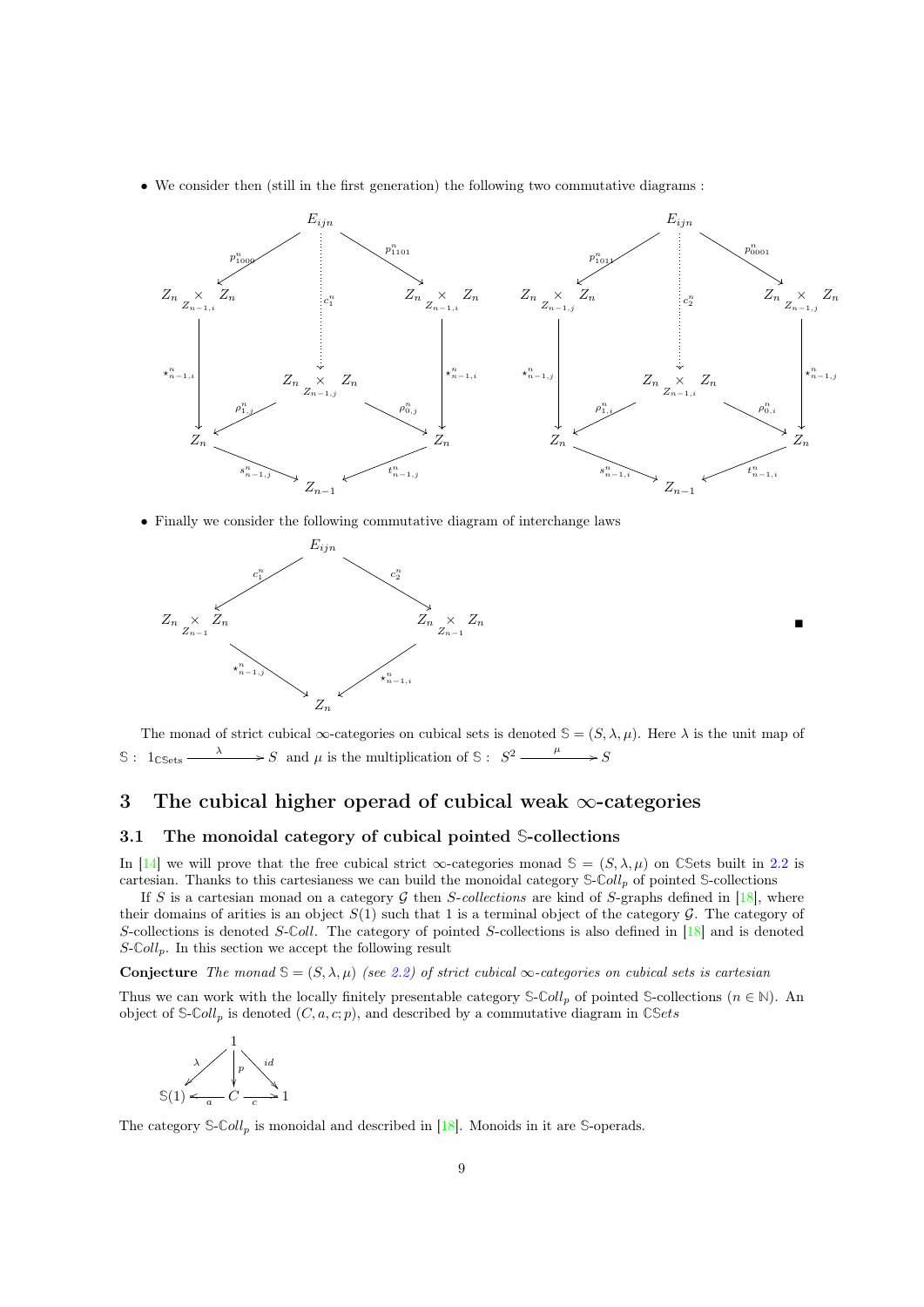Definition 5 The category of **S**-operads is given by the category of monoids of the monoidal category **S**-**C**ollp. We denote is by  $\mathbb{C} \mathbb{O} per$ .

Sometimes we shall call it *cubical operads* in order to make clear the geometry involved for this kind of higher operads.

### 3.2 Cubical contractions

Consider a pointed S-collection  $(C, a, c; p)$ , and for each  $n \geq 1$  and for all integer  $k \geq 1$ , we define the following subsets of  $C_n \times C_n$ 

- $\underline{C}_n = \{(\alpha, \beta) \in C_n \times C_n : a_n(\alpha) = a_n(\beta)\}\$
- $\underline{C}_{n,j}^s = \{(\alpha, \beta) \in C_n \times C_n : s_{n-1,j}^n(\alpha) = s_{n-1,j}^n(\beta) \text{ and } a_n(\alpha) = a_n(\beta)\}\$
- $\underline{C}_{n,j}^t = \{(\alpha, \beta) \in C_n \times C_n : t_{n-1,j}^n(\alpha) = t_{n-1,j}^n(\beta) \text{ and } a_n(\alpha) = a_n(\beta) \}$

and also we consider  $\underline{C}_0 = \{(\alpha, \beta) \in C_0 \times C_0 : \alpha = \beta\}$ 

Then  $(C, a, c; p)$  is equipped with a *cubical contractibility structure* if they are extra structures given by maps :

$$
([-;-]_{n+1,j}^n : \underline{C}_n \longrightarrow C_{n+1} )_{n \in \mathbb{N}; j \in \{1,\dots,n+1\}}
$$

$$
([-;-]_{n+1,j}^{n,-} : \underline{C}_{n,j}^s \longrightarrow C_{n+1})_{n \ge 1; j \in \{1,\dots,n\}}, ([-;-]_{n+1,j}^{n,+} : \underline{C}_{n,j}^t \longrightarrow C_{n+1})_{n \ge 1; j \in \{1,\dots,n\}}
$$

such that

\n- \n If 
$$
1 \leq i < j \leq n+1
$$
, then\n 
$$
s_{n,i}^{n+1}([\alpha,\beta]_{n+1,j}^n) = [s_{n-1,i}^n(\alpha), s_{n-1,i}^n(\beta)]_{n,j-1}^{n-1}, \text{ and } t_{n,i}^{n+1}([\alpha,\beta]_{n+1,j}^n) = [t_{n-1,i}^n(\alpha), t_{n-1,i}^n(\beta)]_{n,j-1}^{n-1}
$$
\n
\n- \n If  $1 \leq j < i \leq n+1$  then\n 
$$
s_{n,i}^{n+1}([\alpha,\beta]_{n+1,j}^n) = [s_{n-1,i-1}^n(\alpha), s_{n-1,i-1}^n(\beta)]_{n,j}^{n-1}, \text{ and } t_{n,i}^{n+1}([\alpha,\beta]_{n+1,j}^n) = [t_{n-1,i-1}^n(\alpha), t_{n-1,i-1}^n(\beta)]_{n,j}^{n-1}
$$
\n
\n- \n If  $i = j$  then\n 
$$
s_{n,i}^{n+1}([\alpha,\beta]_{n+1,j}^n) = \alpha \text{ and } t_{n,i}^{n+1}([\alpha,\beta]_{n+1,j}^n) = \beta
$$
\n
\n- \n 
$$
a_{n+1}([\alpha,\beta]_{n+1,j}^n) = 1_{n+1,j}^n(a_n(\alpha)) = 1_{n+1,j}^n(a_n(\beta)),
$$
\n
\n- \n 
$$
\forall \alpha \in C_n, [\alpha,\alpha]_{n+1,j}^n = 1_{n+1,j}^n(\alpha).
$$
\n
\n

and such that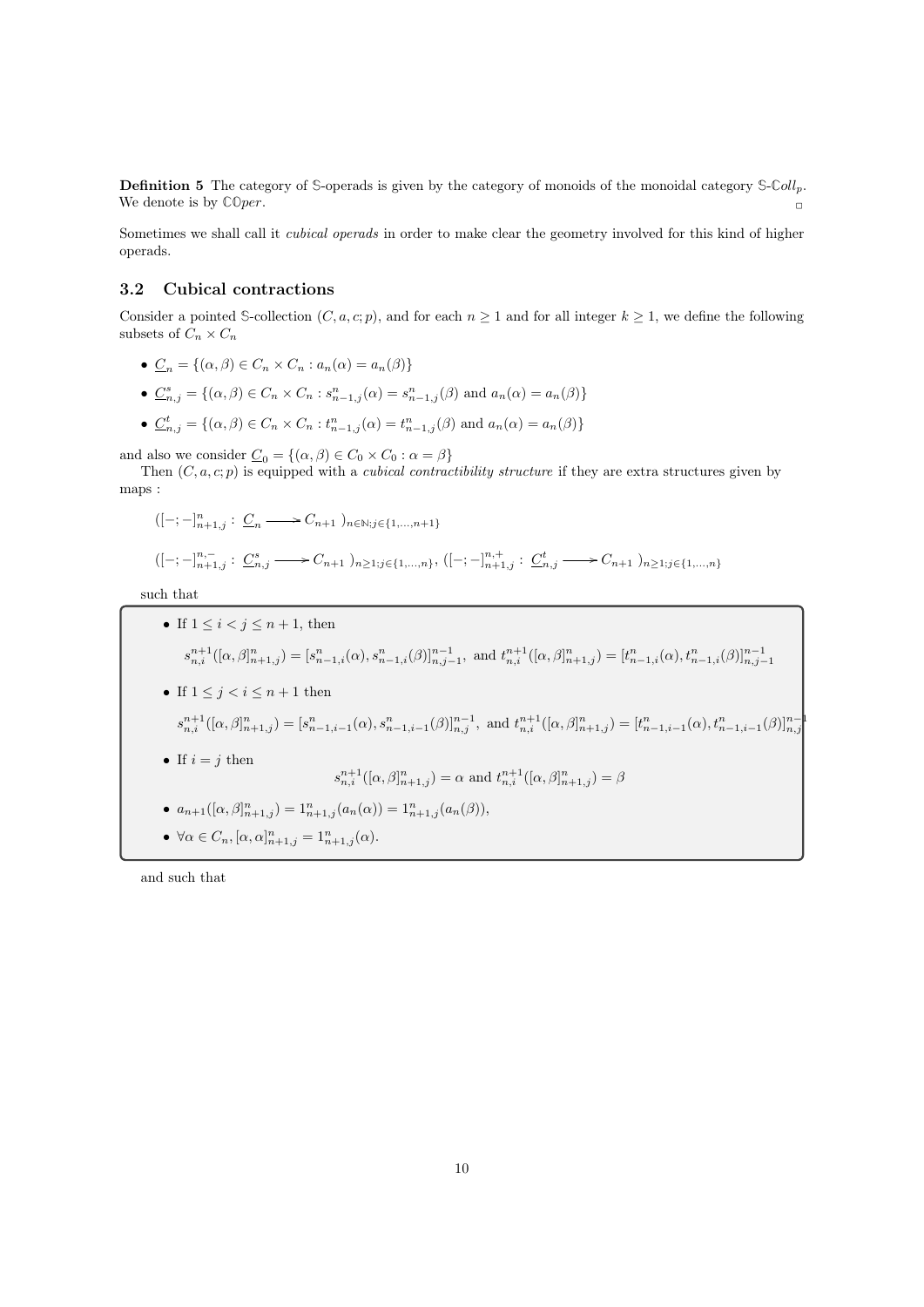• for 
$$
1 \leq j \leq n
$$
 we have :  
\n
$$
- s_{n,j}^{n+1}([\alpha; \beta]_{n+1,j}^{n,-}) = \alpha \text{ and } s_{n,j+1}^{n+1}([\alpha; \beta]_{n+1,j}^{n,-}) = \beta
$$
\n
$$
- t_{n,j}^{n+1}([\alpha; \beta]_{n+1,j}^{n,+}) = \alpha \text{ and } t_{n,j+1}^{n+1}([\alpha; \beta]_{n+1,j}^{n,-}) = \beta
$$
\n
$$
- s_{n,j}^{n+1}([\alpha; \beta]_{n+1,j}^{n,+}) = s_{n,j+1}^{n+1}([\alpha; \beta]_{n+1,j}^{n,+}) = [s_{n-1,j}^n(\alpha); s_{n-1,j}^n(\beta)]_{n,j}^{n-1}
$$
\n
$$
- t_{n,j}^{n+1}([\alpha; \beta]_{n+1,j}^{n,-}) = t_{n,j+1}^{n+1}([\alpha; \beta]_{n+1,j}^{n,-}) = [t_{n-1,j}^n(\alpha); t_{n-1,j}^n(\beta)]_{n,j}^{n-1}
$$
\n• for  $1 \leq i, j \leq n+1$ \n
$$
- s_{n,i}^{n+1}([\alpha; \beta]_{n+1,j}^{n,\gamma}) = \begin{cases} [s_{n-1,i}^n(\alpha); s_{n-1,i}^n(\beta)]_{n,j-1}^{n-1,\gamma} \text{ if } 1 \leq i < j \leq n\\ [s_{n-1,i-1}^n(\alpha); s_{n-1,i-1}^n(\beta)]_{n,j}^{n-1,\gamma} \text{ if } 2 \leq j+1 < i \leq n+1 \end{cases}
$$
\n
$$
- t_{n,i}^{n+1}([\alpha; \beta]_{n+1,j}^{n,\gamma}) = \begin{cases} [t_{n-1,i}^n(\alpha); t_{n-1,i}^n(\beta)]_{n,j-1}^{n-1,\gamma} \text{ if } 1 \leq i < j \leq n\\ [t_{n-1,i-1}^n(\alpha); t_{n-1,i-1}^n(\beta)]_{n,j}^{n-1,\gamma} \text{ if } 2 \leq j+1 < i \leq n+1 \end{cases}
$$
\n•  $a_{n+1}([\alpha; \beta]_{n+1,j}^{n,\gamma}) = 1_{n+1,j}^n$ 

Such  $\mathcal{S}\text{-collection } (C, a, c; p)$  is called *contractible* where its contractibilty structure is usually denoted by :

$$
([-;-]_{n+1,j}^{n})_{n\in\mathbb{N};j\in\{1,...,n+1\}}, ([-;-]_{n+1,j}^{n,\gamma})_{n\geq1;j\in\{1,...,n\};\gamma\in\{-,+\}}
$$

A morphism of pointed contractible **S**-collections is given by a morphism of **S**-**C**oll<sup>p</sup> :

 $(C, a, c; p) \longrightarrow (C', a', c'; p')$ which preserves their structures of contractibility, i.e it is given by a map :  $C \longrightarrow C'$ such that :

$$
f([\alpha;\beta]_{n+1,j}^n) = [f(\alpha);f(\beta)]_{n+1,j}^n \text{ and } f([\alpha;\beta]_{n+1,j}^{n,\gamma}) = [f(\alpha);f(\beta)]_{n+1,j}^{n,\gamma}
$$

The category of pointed contractible  $\mathcal{S}\text{-collections}$  is denoted  $\mathcal{CS}\text{-}\mathcal{C}oll_p$ .

**Proposition 2 (G.M. Kelly)** Let K be a locally finitely presentable category, and  $Mnd_f(K)$  the category of finitary monads on K and strict morphisms of monads. Then  $Mnd_f(K)$  is itself locally finitely presentable. If T and S are object of  $Mnd_f(K)$ , then the coproduct  $T \coprod S$  is algebraic, which means that  $K^T \times K^S$  is equal to  $K^T \amalg S$  and the diagonal of the pullback square



is the forgetful functor  $K^T \amalg^S \longrightarrow K$ . Furthermore the projections  $K^T \times K^S \longrightarrow K^T$  and  $K^T \times K^S \longrightarrow K^S$ are monadic.  $\Box$ 

But the following forgetful functors are monadic :

 $\mathbb{C} \mathbb{O} \text{per} \longrightarrow \mathbb{S}\text{-}\mathbb{C} \text{oll}_p$  $\mathcal{CS}\text{-}\mathbb{C}oll_p \xrightarrow{V} \mathbb{S}\text{-}\mathbb{C}oll_p$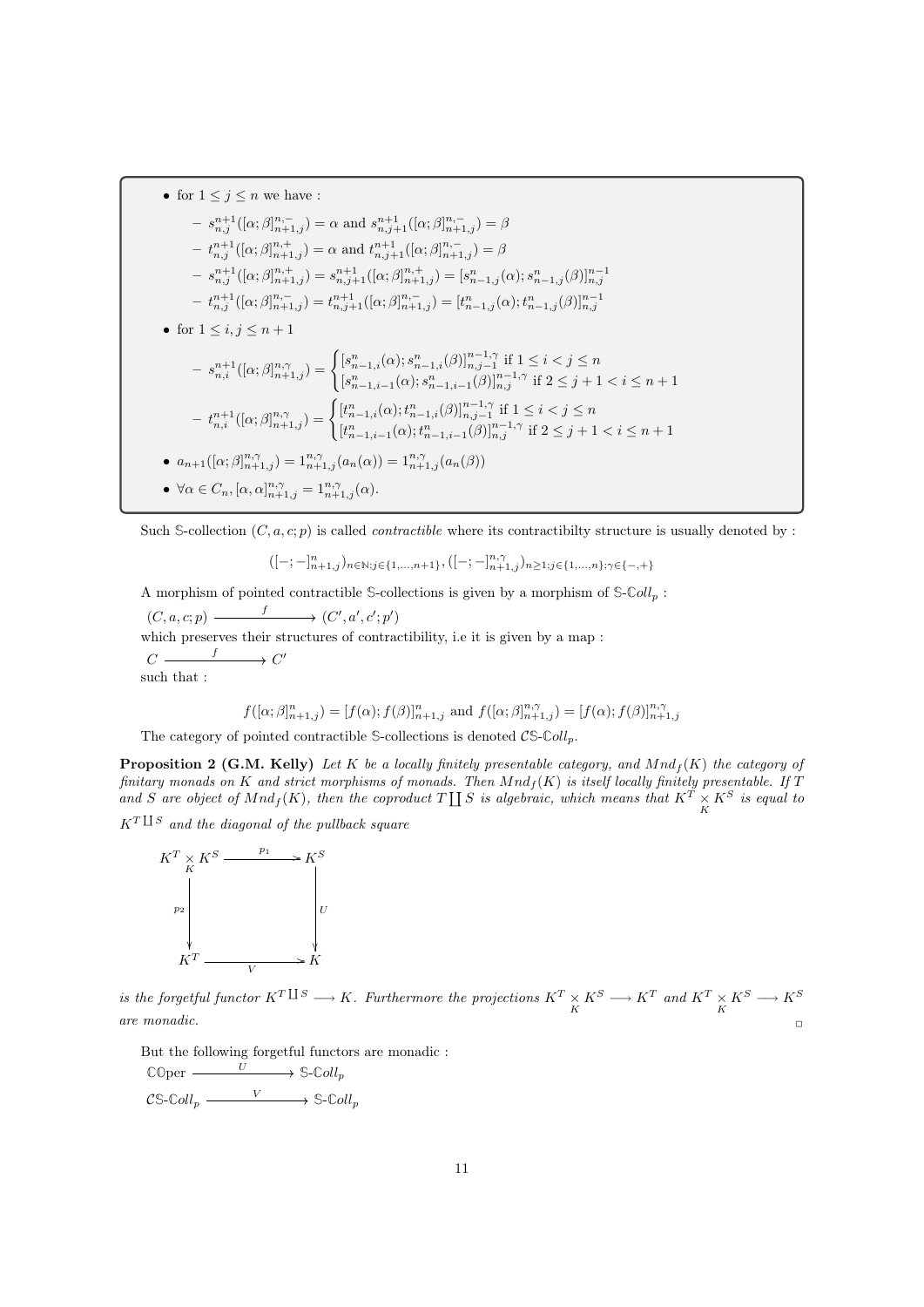Lets denote by  $\mathbb{B}$  the monad on  $\mathbb{S}\text{-}Coll_p$  which algebras are cubical higher operads, and denote by  $\mathbb{T}_V$  the monad on **S**-**C**oll<sup>p</sup> which algebras are pointed contractible **S**-collections. We are in the situation of the above proposition, which shows that algebras of the sum  $\mathbb{B} \coprod \mathbb{T}_V$  is the following pullback in  $\mathbb{C}AT$ :



This pullback is denoted  $\mathcal{C}^{\mathbb{C}}$ Oper for short. It is the category of contractible cubical higher operads. The left adjoint functor  $F$  of the monadic forgetful functor :

 $C \mathbb{C} \mathbb{O} \text{per} \longrightarrow \mathbb{S} \text{-}\mathbb{C} \text{oll}_p$ W

gives free contractible cubical higher operads. In particular it gives the free contractible cubical higher operad  $B_C^0$  on the specific pointed S-collection  $(C^0, a^0, c^0; p^0)$  that we shall describe in the next section. This operad  $B_C^0$  is the cubical analogue of the operad of Michael Batanin, the one which algebras are the globular weak  $\infty$ -categories. Similarly algebras for this cubical operad  $B_C^0$  are cubical weak  $\infty$ -categories.

### 3.3 The cubical operad of cubical weak  $\infty$ -categories

Cubical pasting diagrams or Cubical trees are cells of the free cubical strict  $\infty$ -category  $\mathcal{S}(1)$  on the terminal object 1 of CSets. For example  $1(n) \star_j^n 1(n)$  for  $j \in \{1, ..., n\}$  are basic examples of cubical trees, and they are such that

$$
s_{n-1,i}^n(1(n) \star_j^n 1(n)) = \begin{cases} 1(n-1) \star_{j-1}^{n-1} 1(n-1) & \text{if } 1 \le i < j \le n \\ 1(n-1) \star_j^{n-1} 1(n-1) & \text{if } 1 \le j < i \le n \end{cases}
$$

Now we are going to build a specific pointed S-collection  $(C^0, a^0, c^0; p^0)$  which is the underlying pointed S-collection of the contractible cubical higher operad  $B_C^0$  which algebras are weak cubical ∞-categories. This collection is build as follow :

- $C^0(1)$  contains a cell  $u_1$  such that  $s_0^1(u_1) = t_0^1(u_1) = u_0$ , and for each integer  $n \geq 2$  we have an *n*-cell  $u_n \in C^0(n)$  which is such that :  $\forall j \in \{1, ..., n\}, s_{n-1,j}^n(u_n) = t_{n-1,j}^n(u_n) = u_{n-1}$ . Arities and coarities of such cells are easy :  $\forall n \in \mathbb{N}, a_n^0(u_n) = c_n^0(u_n) = 1(n)$
- $C_n^0$  contains, for all  $n \geq 1$  and all  $j \in \{1, ..., n\}$  an *n*-cell  $\mu_j^n$  which is such that :

$$
-\begin{cases} s_{n-1,j}^n(\mu_j^n) = u_{n-1}, t_{n-1,j}^n(\mu_j^n) = u_{n-1} \\ s_{n-1,i}^n(\mu_j^n) = t_{n-1,i}^n(\mu_j^n) = \mu_{j-1}^{n-1} \text{ if } 1 \le i < j \le n \\ s_{n-1,i}^n(\mu_j^n) = t_{n-1,i}^n(\mu_j^n) = \mu_j^{n-1} \text{ if } 1 \le j < i \le n \\ -a_n(\mu_j^n) = 1(n) \star_j^n 1(n) \end{cases}
$$

• The pointing



is given by  $p_n^0(1(n)) = u_n$ .

**Definition 6** The free contractible cubical higher operad  $B_C^0$  on the pointed S-collection  $(C^0, a^0, c^0; p^0)$  described just above, is the operad for cubical weak  $\infty$ -categories. Its underlying monad is denoted  $(\mathbb{B}_{\mathbb{C}}^0, \eta^0, \nu^0)^1$ . The category of cubical weak  $\infty$ -categories is denoted  $B_C^0$ -Alg  $C$ **-** $\mathbb{A}$ lg  $\Box$ 

<sup>&</sup>lt;sup>1</sup>We use this short notation, but the reader has to have in mind that it means in particular that the underlying cubical set of the operad  $B_C^0$  is the value of this monad on the terminal object 1 of  $\mathbb{C}$ Sets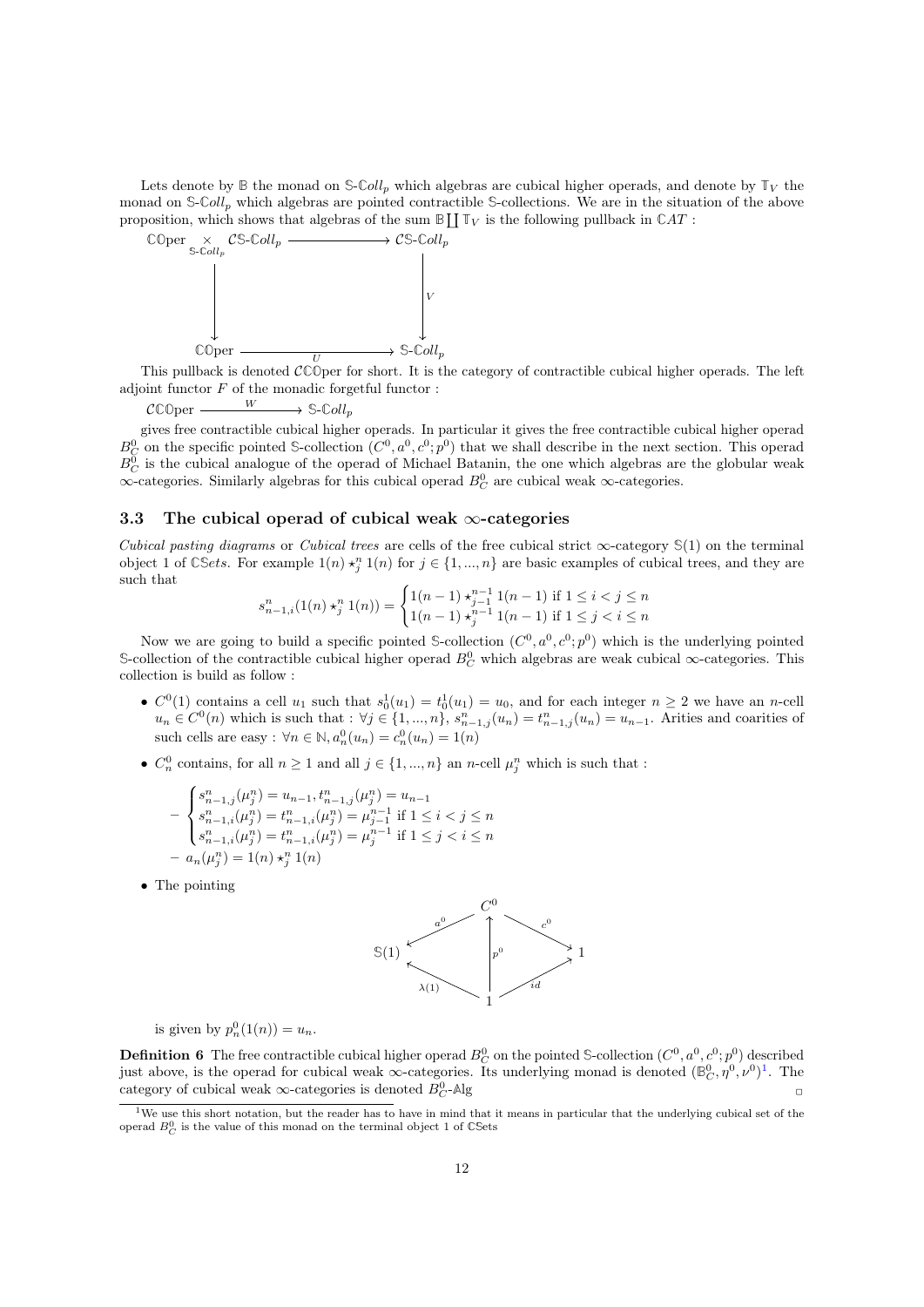Let us give simple examples of cells in  $B_C^0$ : consider the 1-cells  $x = \gamma(\mu_0^1; \mu_0^1 *_0^1 u_1)$  and  $y = \gamma(\mu_0^1; u_1 *_0^1 u_0^1)$ . Because the couple  $(x, y)$  belongs to  $C_{1,0}^- \cap C_{1,0}^+$  we get the following 2-cells in  $B_C^0$ :



is a  $B_C^0$ -algebra, then for any string in  $G(1)$ :

 $a \xrightarrow{f} b \xrightarrow{g} c \xrightarrow{n} d$  $f$   $h$   $g$   $h$ 

where :

$$
X = (h \circ_0^1 g) \circ_0^1 f := v(\gamma(\mu_0^1; \mu_0^1 \star_0^1 u_1); \eta^0(h) \star_0^1 \eta^0(g) \star_0^1 \eta^0(f))
$$
  

$$
Y = h \circ_0^1 (g \circ_0^1 f) := v(\gamma(\mu_0^1; u_1 \star_0^1 \mu_0^1); \eta^0(h) \star_0^1 \eta^0(g) \star_0^1 \eta^0(f))
$$

the contractions of the operad  $B_C^0$  derive the following 2-cubes in  $G$ :



These simple examples show us how cubical weak ∞-categories provide more richness of coherences than the globular weak ∞-categories.

### References

- [1] Michael Batanin, Monoidal globular categories as a natural environment for the theory of weak-n-categories, Advances in Mathematics (1998), volume 136, pages 39–103 . 1, 2
- [2] Fahd Ali Al-Agl and Ronald Brown and Richard Steiner, Multiple Categories: The Equivalence of a Globular and a Cubical Approach, Advances in Mathematics 170, 71–118 (2002) . 5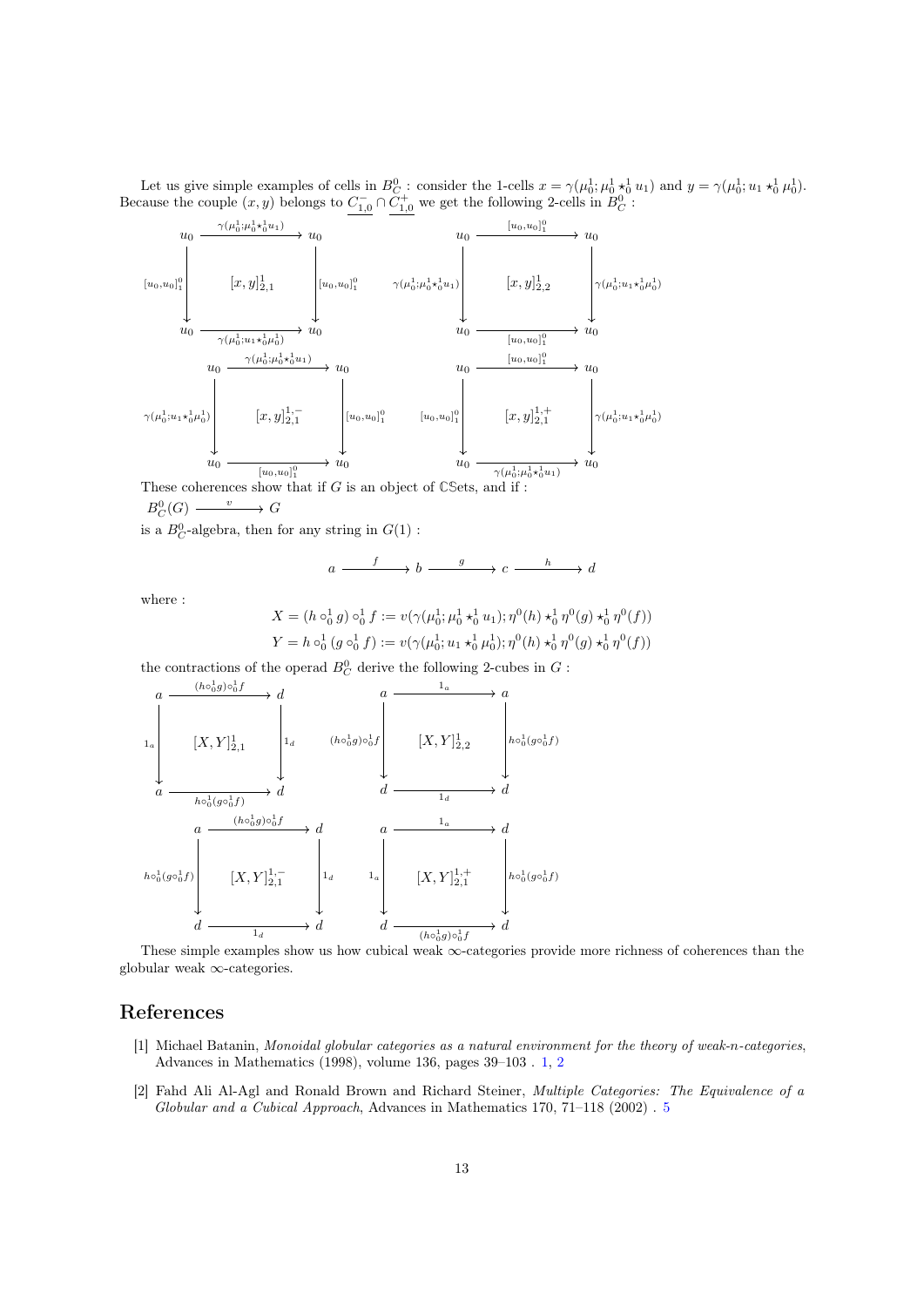- [3] Brown, R.,A new higher homotopy groupoid: the fundamental globular  $\omega$ -groupoid of a filtered space, Homology, Homotopy Appl. 10 (1) (2008) 327–343. 219 .
- [4] Brown, R.,double modules?, double categories and groupoids, and a new homotopy double groupoid, arXiv Math (0903.2627) (2009) 8 pp. .
- [5] Brown, R. and Higgins, P. J.The equivalence of ∞-groupoids and crossed complexes, Cahiers Topologie Géom. Différentielle 22 (4) (1981) 371–386. .
- [6] Brown, R. and Loday, J.-LHomotopical excision, and Hurewicz theorems for n-cubes of spaces, Proc. London Math. Soc. (3) 54 (1) (1987) 176–192. .
- [7] Denis-Charles Cisinski, Batanin higher groupoids and homotopy types, Contemporary Mathematics (2007) volume 431, pages 171–186.
- [8] Laurent Coppey and Christian Lair, Leçons de théorie des esquisses, Université Paris VII, (1985). 7
- [9] Eduardo Dubuc, Adjoint triangles, Lecture Notes in Mathematics (Springer-Verlag 1968) volume 61, pages 69–91.
- [10] F. Foltz, Sur la catégorie des foncteurs dominés, Cahiers de Topologie et de Géométrie Différentielle Catégorique (1969), volume 11(2), pages 101–130). 7
- [11] Marco Grandis and Mauri ,Cubical sets and their site, Theory Applic. Categories 11 (2003) 185–201. . 2
- [12] Kamel Kachour, Définition algébrique des cellules non-strictes, Cahiers de Topologie et de Géométrie Différentielle Catégorique, volume 1 (2008), pages 1–68.
- [13] Camell Kachour, Introduction to Higher Cubical Operads. Second Part : The Functor of Fundamental Cubical Weak  $\infty$ -Groupoids for Spaces 2
- [14] Camell Kachour and Mark Weber, 2-topos view for higher operads, Work in progress 1, 2, 9
- [15] Camell Kachour, *Algebraic definition of weak* ( $\infty$ , *n*)-categories, Published in Theory and Applications of Categories (2015), Volume 30, No. 22, pages 775-807 3
- [16] Camell Kachour, An algebraic approach to weak ω-groupoids, Australian Category Seminar, 14 September 2011. http://web.science.mq.edu.au/groups/coact/seminar/cgi-bin/speaker-info. cgi?name=Camell+Kachour
- [17] G.M.Kelly, A unified treatment of transfinite constructions for free algebras, free monoids, colimits, associated sheaves, and so on, Bulletin of the Australian Mathematical Society (1980), volume 22, pages 1–83.
- [18] Tom Leinster, *Higher Operads, Higher Categories*, London Mathematical Society Lecture Note Series, Cambridge University Press (2004), volume 298. 9
- [19] Georges Maltsiniotis,La catégorie cubique avec connections est une catégorie test stricte, (preprint) (2009)  $1-16$  . 2
- [20] Timothy Porter ,n-types of simplicial groups and crossed n-cubes, Topology 32 (1) (1993) 5–24.
- [21] Richard Steiner,Thin fillers in the cubical nerves of omega-categories, Theory Appl. Categ. 16 (2006) No. 8, 144–173 . 5
- [22] Ross Street,The petit topos of globular sets, Journal of Pure and Applied Algebra. Volume 154, pages  $299-315(2000)$ .
- [23] Mark Weber,Yoneda structures from 2-toposes, Applied Categorical Structures, Volume 15, pages 259–323 (2007).
- [24] Mark Weber,Operads Within Monoidal Pseudo-algebras, Applied Categorical Structures, Volume 13(5), page 389–420 (2005) .